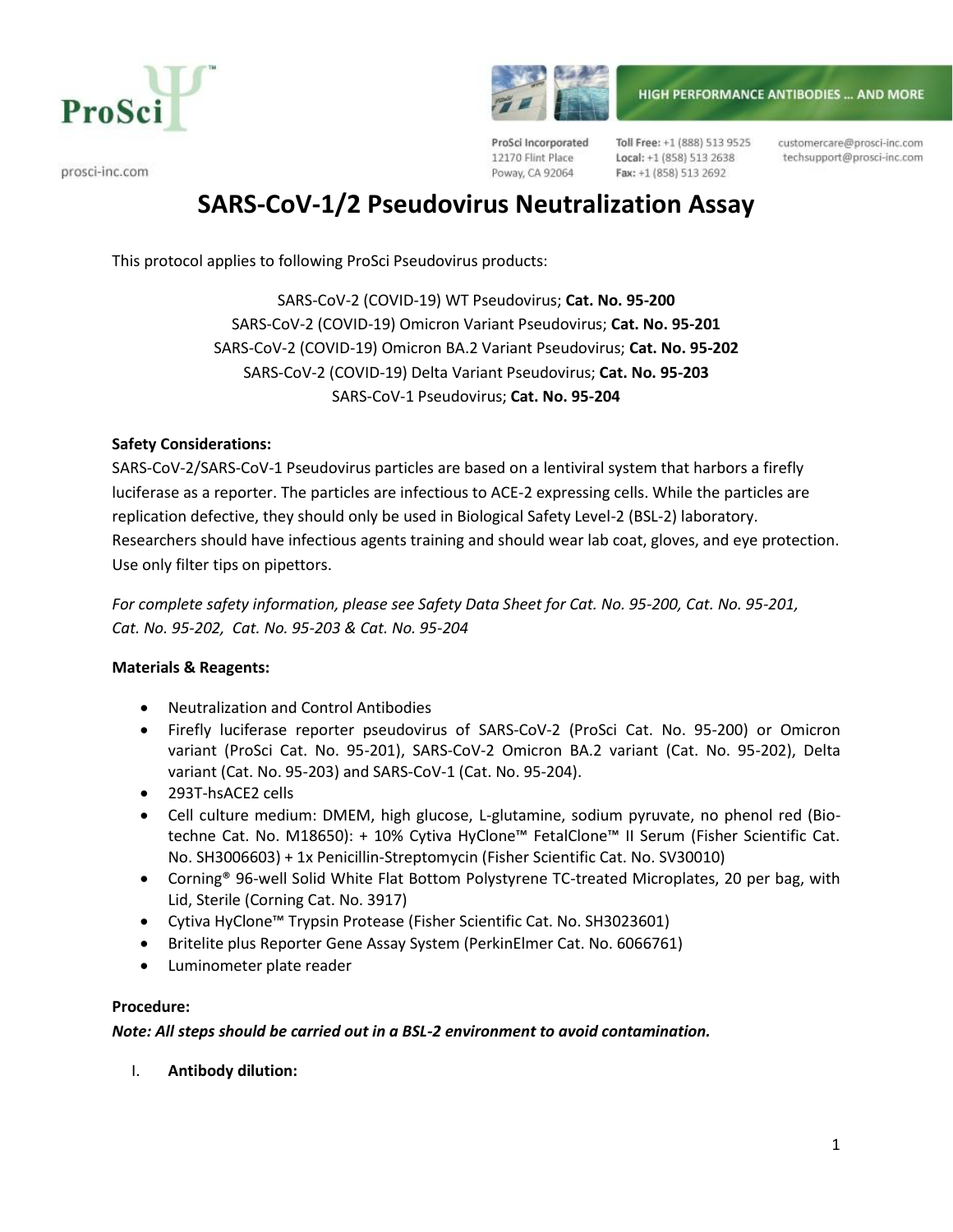- 1. For the 96-well plate, 1:2 serially dilute the antibodies to a final volume of 50  $\mu$ L in culture medium per well of each row except the control wells (column 12) containing 50 µL of culture medium (triplicate in column I, II and III) as indicated in the table below.
- 2. For each dilution step, mix 6-8 times by pipetting up and down without producing air bubbles.
- 3. After completing serial dilution, the final 50  $\mu$ L from the final wells in Column 11 should be discarded.

|        |               |   | Ab serial dilution from Column 1 to Column 11 |    |    |    |    |    |    |    |    |    |    | No Ab |
|--------|---------------|---|-----------------------------------------------|----|----|----|----|----|----|----|----|----|----|-------|
|        |               |   | 1                                             | 2  | 3  | 4  | 5  | 6  |    | 8  | 9  | 10 | 11 | 12    |
|        |               | A |                                               |    |    |    |    |    |    |    |    |    |    |       |
| $Ab-1$ |               | B | 50                                            | 50 | 50 | 50 | 50 | 50 | 50 | 50 | 50 | 50 | 50 | 50    |
|        | $\mathsf{II}$ | C | 50                                            | 50 | 50 | 50 | 50 | 50 | 50 | 50 | 50 | 50 | 50 | 50    |
|        | Ш             | D | 50                                            | 50 | 50 | 50 | 50 | 50 | 50 | 50 | 50 | 50 | 50 | 50    |
| $Ab-2$ |               | E | 50                                            | 50 | 50 | 50 | 50 | 50 | 50 | 50 | 50 | 50 | 50 | 50    |
|        | $\mathsf{II}$ | F | 50                                            | 50 | 50 | 50 | 50 | 50 | 50 | 50 | 50 | 50 | 50 | 50    |
|        | Ш             | G | 50                                            | 50 | 50 | 50 | 50 | 50 | 50 | 50 | 50 | 50 | 50 | 50    |
|        |               | н |                                               |    |    |    |    |    |    |    |    |    |    |       |

Example of assay setup on a standard 96 well tissue culture plate:

## **II. Thawing, diluting, and plating pseudovirus**

- 1. Transfer an aliquot of frozen pseudovirus into a water bath and thaw in a  $37^{\circ}$ C for 3 minutes and then immediately place on ice. Gently mix the pseudovirus by inverting the tube.
- 2. Dilute pseudovirus 10 times with culture medium. Add 50 µL of the diluted pseudovirus to each well. Mix 2 times by pipetting up and down without producing air bubbles.

## **III. Seeding and infection of 293T-hsACE2 cells**

- 1. 293T cells are removed from the plate and suspended in medium in the following way. First, remove the growth medium from the T75 flask. Then, gently rinse cells with 5 mL of PBS and discard the solution. Add 2 mL of trypsin to the flask with 2 minute incubation at 37°C with 5%  $CO<sub>2</sub>$  to detach cells.
- 2. Add 8 mL of cell culture medium to the detached cells and re-suspend cells by pipetting cells up and down up to 10 times with a 10 mL pipette to get a single cell suspension.
- 3. Centrifuge the cells for 5 minutes at 200 g and re-suspend the cell pellet in 10 mL of cell culture medium.
- 4. Count cells using a hemocytometer and calculate the cell density.
- 5. Resuspend cells to a density of  $4 \times 10^5$  cells/mL, then add 100 µL of the cell suspension to each well containing pseudovirus with or without antibodies  $(4 \times 10^4 \text{ cells/well})$  and mix gently by pipetting 2 times. Each well should have 200 µL of solution.
- 6. Incubate the plate for 48 hours at 37°C with 5%  $CO<sub>2</sub>$ .

## **IV. Quantification of pseudovirus infection using Britelite plus Reporter Gene Assay System**

- 1. Remove plates from the incubator and allow cooling to room temperature.
- 2. Centrifuge the plates at 200 g for 5 minutes.